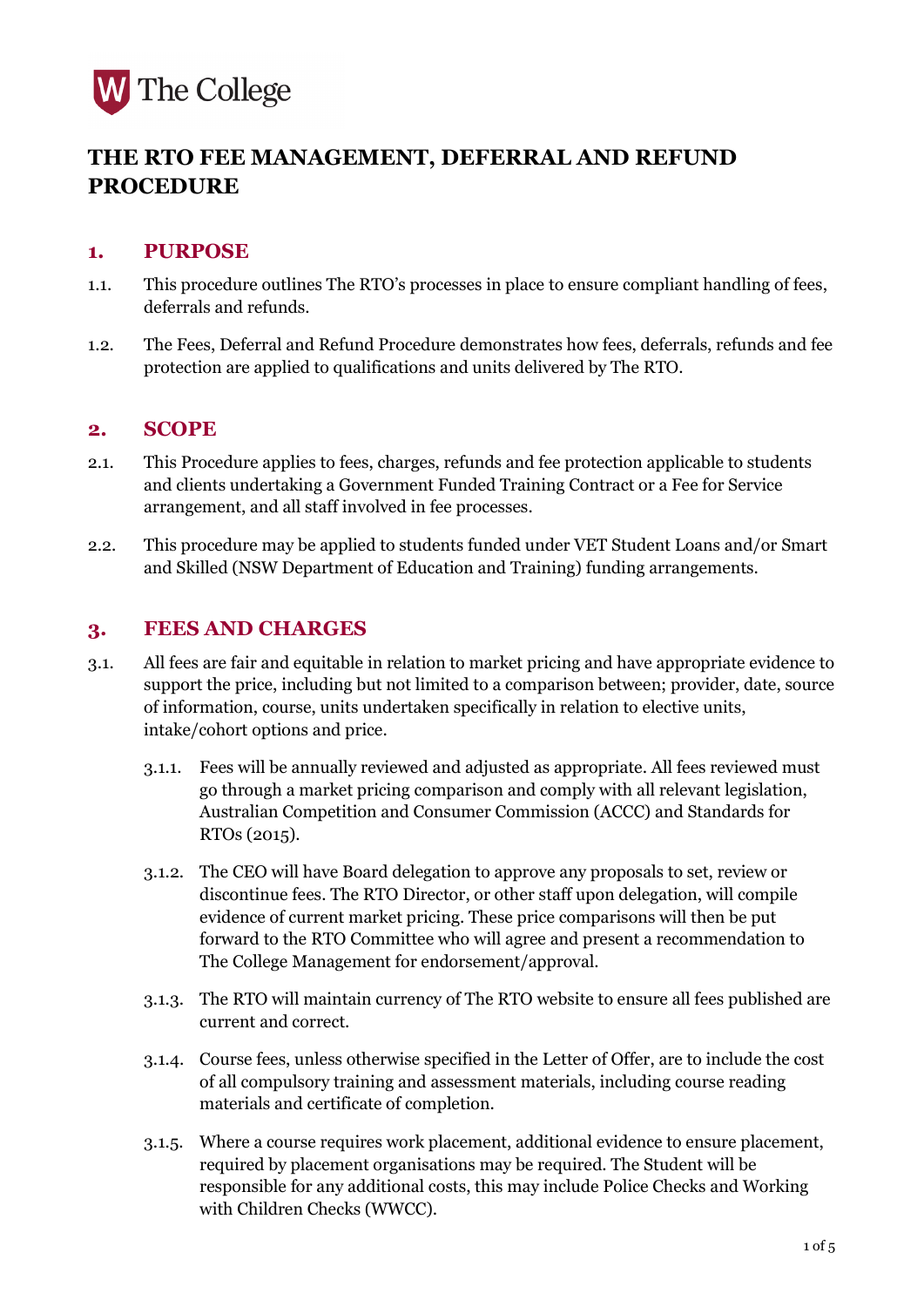

- 3.2. The Student or client must pay fees as specified in the Letter of Offer or invoice, agreement or other document containing information on payment terms.
	- 3.2.1. Where a Letter of Offer is issued, students and Clients are required to follow the instructions to the nominated online payment portal and follow the prompts to process their payment online.
	- 3.2.2. Where a course is priced \$1,500 or less, students and clients make a single payment prior to commencement of the qualification or unit. Where a course is priced \$1,501 or more, students and clients are required to make two payments, an initial payment of \$1,000 prior to the commencement of the qualification or unit. The second payment of the outstanding amount will be required to be paid 14 days after the commencement of the qualification or unit of competency.
	- 3.2.3. Where an invoice is issued, students and clients will have 14 days to make payment via the options provided on the invoice.
	- 3.2.4. Where courses may be eligible for government funding or access to student loans, students and clients will be given additional information from the loaning body. Ways to access this information will be detailed in the Letter of Offer.
	- 3.2.5. Students who fail to pay fees by the due date will be notified of their lack of payment via email. Students will be given the opportunity to respond to the notification and to rectify any missed payments. Failure to do this will result in exclusion unless alternative arrangements have been made.
- 3.3. Students who wish to transfer or defer their studies are required to fill out a Deferral Application Form. The Deferral form is submitted in writing to The RTO Director. Once it has been received, the student will receive email confirmation of receipt within two (2) business days.
	- 3.3.1. All Deferral applications will be reviewed by The RTO Director.
	- 3.3.2. Students will be notified of the outcome of their application within seven (7) business days from receipt.
	- 3.3.3. Upon successful transfer, students will be issued a new statement of Schedule of Fees. Students can apply to transfer studies, however, only remaining available scheduled fees will be available for this transfer.
- 3.4. Students deferring their studies can do so up to a period of 12 months. Studies may only be deferred one time.
	- 3.4.1. A student who defers will be able to transfer their scheduled fees to the deferred course offering. This includes any fees paid prior to the deferral which are retained by The RTO to be applied to the deferred offering, less the Administration Fee.
	- 3.4.2. Students wishing to return to studies after a deferment will need to state their intention to return to studies in writing via email to The RTO Director at least 14 days before recommencing studies.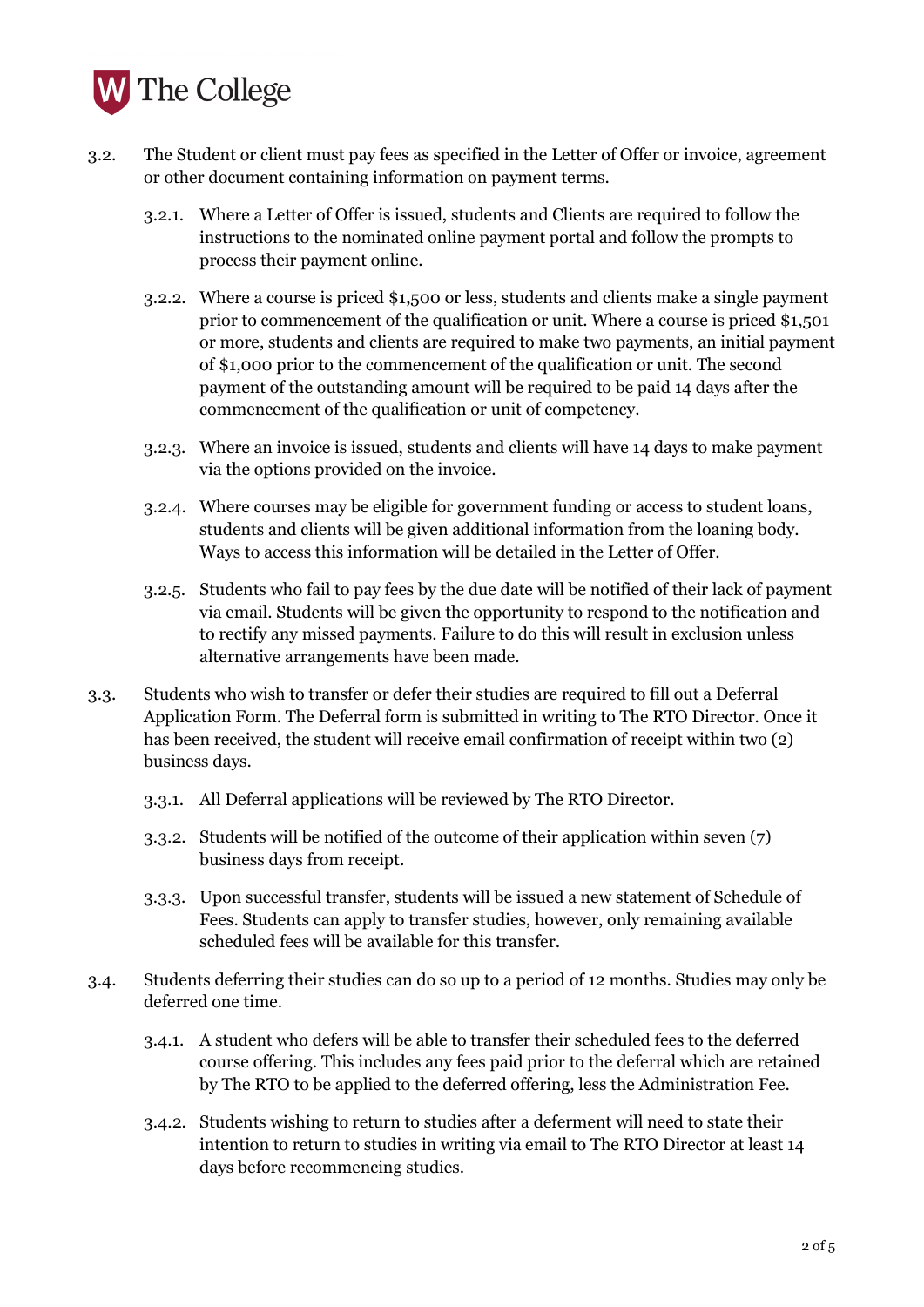

- 3.4.3. Students who wish to return will be advised of the next course commencement date and information for upcoming course options. The student's return to study is contingent upon the course being offered.
- 3.4.4. Students wishing to return to studies after a deferment will have the unused portion of their fees from their original enrolment, less an Administration Fee applied as a credit to their new enrolment.
- 3.4.5. Any shortfall in course and/or Administration fees owing upon the student's return to study, will be recorded in the form of an invoice, to be paid by the student prior to commencement.
- 3.4.6. Students who do not return to studies within 12 months of deferral will be withdrawn and all paid fees may be retained by The RTO, unless the student is able to demonstrate extenuating circumstances including illness or force majeure.
- 3.5. The Administration Fee shall equal 15% of the total cost of the full course fee or shall otherwise be calculated as a minimum of \$100.00 (where this is the higher amount) to a maximum of \$500 (where this is the lesser amount).
- 3.6. The Census Date shall be calculated from the event whereby a minimum of 20% of the course material has been delivered to the student, via digital or other means, whereby the student has been able to engage with and consume said content.
- 3.7. No deferral will be approved, subject to the Census Date having been passed and as defined in the RTO Fees and Refund Policy, unless the student is able to provide documented evidence of extenuating circumstances.
- 3.8. Students can withdraw without penalty at any time after all course fees have been paid. Students who withdraw without completion and have completed at least one unit will receive a Statement of Attainment. Students who withdraw without completion and have not completed some units may receive a Statement of Attendance, if appropriate.
	- 3.8.1. Fee for service students can withdraw without penalty one week prior to the commencement of the course. Students withdrawing after this date will be required to pay all course fees due.
	- 3.8.2. Government funded and loan students can withdraw without penalty within 14 days of commencement of studies. Students withdrawing after this date will be required to pay all course fees due.
	- 3.8.3. Students seeking to withdraw submit an Intention to Withdraw Application form in writing. Once it has been received by The RTO, the student will receive confirmation of receipt within 10 business days. Students will be notified of the outcome of their application within seven business days, from confirmation of receipt.
- 3.9. Refunds will be offered/accepted if they comply with The RTO Fee Management, Deferral and Refund Policy.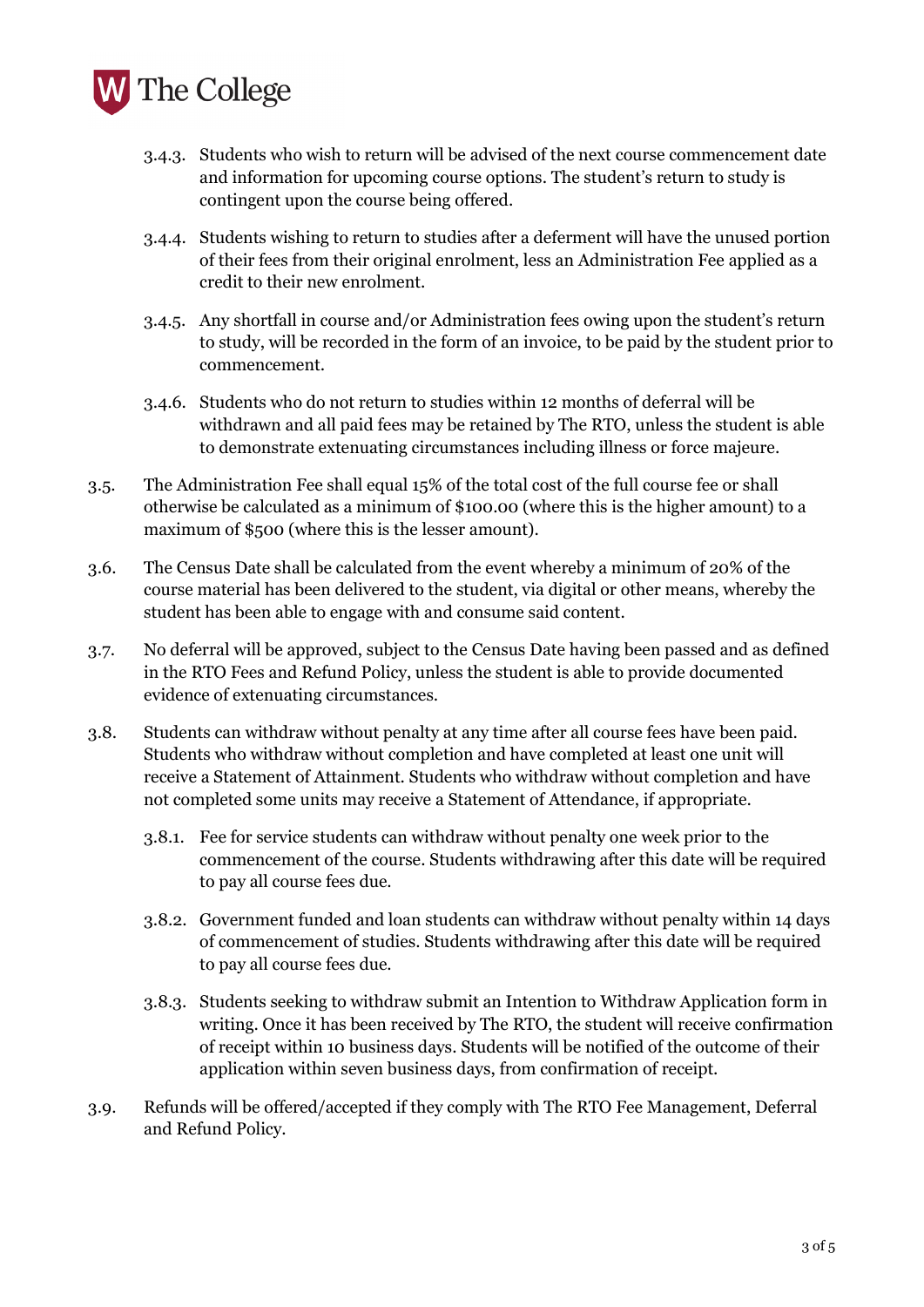

- 3.9.1. Students who are seeking a refund for reasons other than those previously noted. If The RTO fails to provide a course of study, any fees paid are refunded to the student within ten (10) business days from cancellation.
- 3.10. All refunds are calculated by the Student Administration Officer and assessed for approval by The RTO Director before they can be processed by the Finance Department.
- 3.11. No refund shall be paid after the Census Date has past and as defined in *The RTO Fee Management, Deferral and Refund Policy*.
- 3.12. In certain circumstances The RTO Director may consider a formal request by a student for a refund due to extenuating circumstances which will be considered at the sole discretion of the RTO Director. For the extenuating circumstances to be considered, the student must supply supporting documentation, including for example but not limited to; a medical certificate from a registered medical practitioner with sufficient details, statement from a counsellor, employer or evidence of impacts of fire emergency/natural disaster and accompanied by a signed Statutory Declaration.
- 3.13. All evidence of a refund of fees must be saved against student file in Student Management System (SMS).
- 3.14. Should a student not be able to make payment, the University Finance Department will engage to collect the debt.

### **4. DECISIONS, NOTIFICATION AND RECORD KEEPING**

- 4.1. All fees are recommended by The RTO Committee and presented to The College Management for endorsement/approval. The CEO will have the right to accept any proposals to set, review or discontinue fees.
	- 4.1.1. All refunds must be approved by The RTO Director.
	- 4.1.2. Students have access to fees information prior to admission into The RTO. The Letter of Offer includes a formal schedule of fees with payment instructions.
	- 4.1.3. Clients agree to the fees prior to contract agreement with The RTO. Upon signing the contract/agreement Clients will receive an invoice.
- 4.2. All evidence of market pricing and price comparisons will be kept and saved to the relevant course on the local share drive, listing the date and location they were sourced from.